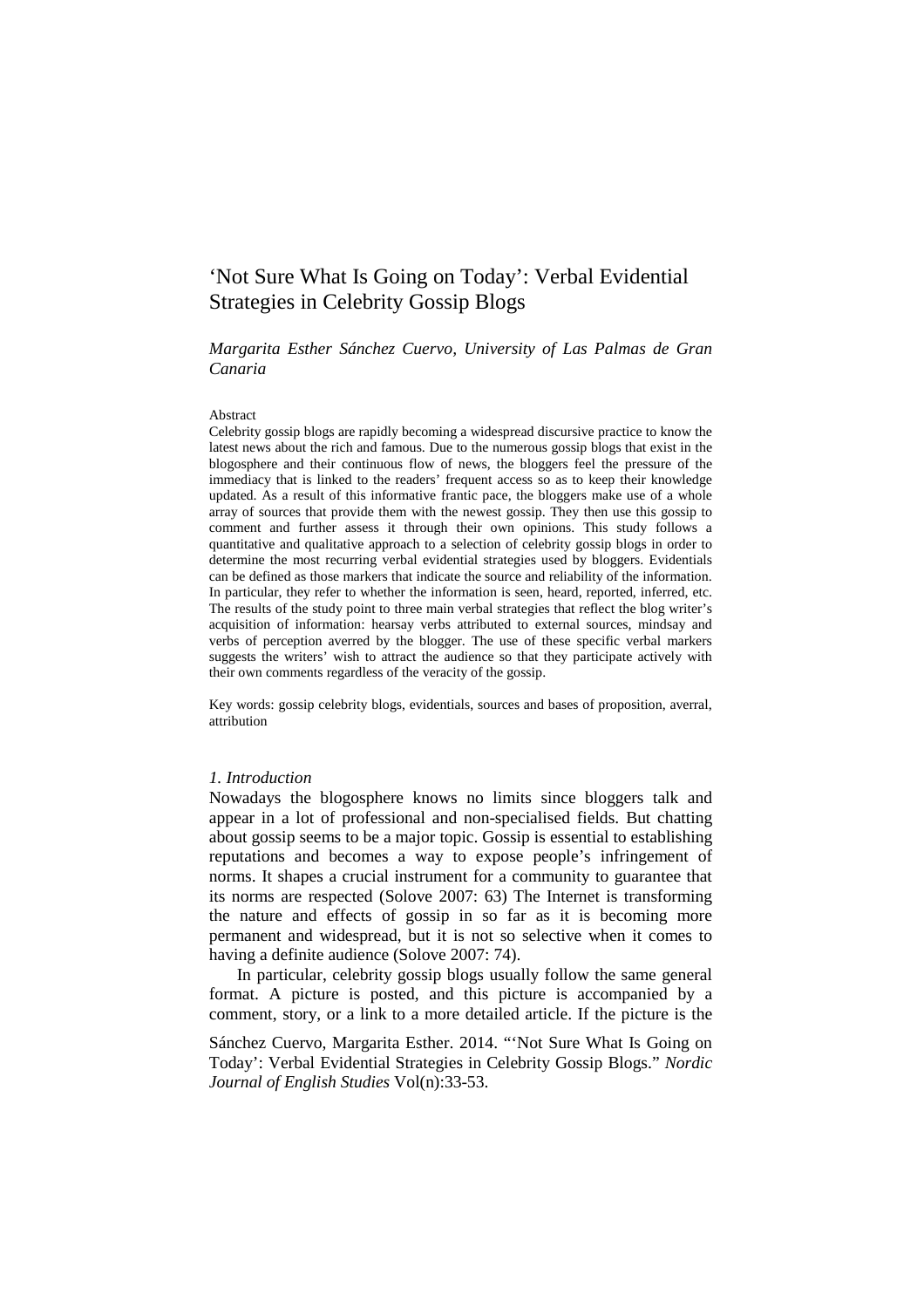central point of the post, the text influences the way in which the picture is received. Bloggers are altering the way that stars are *consumed* by the public by concentrating not only on the image itself, but also on its means of production (Petersen 2007). As a result, they modify our expectations and understanding of stars and their importance. With the advent of newspapers and magazines, the reader had to wait for a weekly update on the star's dynamic lifestyle. By means of the television, the audience was introduced to celebrity *news* like *Entertainment Tonight* and *E!* However, the Internet is now accessible nearly everywhere and at all times so that a consumer can check new entries several times a day. Petersen refers to Perez Hilton's blog as an example of both a detector of public disfavour and a catalyst for it. Hilton comes across pieces of gossip from diverse sources and spreads this *news* to an audience of millions. Although the famous blogger acknowledges that the gossip may be unlikely, his continued interest in the story cleverly influences the reader to believe that such behaviour may be attributed to the stars in question. As a result, the gossip blogger functions as a star manipulator, and contributes to emphasising the idea that Hollywood can manipulate any image to please the public.

Celebrity blogs are part of the commentary blog (Miller and Shepherd 2004), and can be defined in four ways: (1) the typical commercial entertainment blog like *Entertainment Weekly*, which offers a mix of gossip and undercover publicity that is considered to be an extension of the traditional television show. (2) The DIY gossip blog that is fan-based like the successful Perez Hilton who criticises or praises celebrities. (3) The paparazzi agency blog site that offers the agencies' own celebrity pictures together with some improvised gossip and news, like *X17 Online*. (4) The personal social networking pages of celebrities that use commercial sites such as *Myspace*, *Twitter* or *Flickr*, and celebrities' own websites (McNamara 2011: 524). In all cases, the audience are able to comment on the content presented. The bloggers become the voice of gossip but also wish that their words have an instant effect on the audience by means of provoking comments. However, there is no implication that the bloggers' expressions of certainty reflect that the truth has been said, or that the sources of information used to disclose that supposed truth are legit. In trying to elicit an answer from the readers, bloggers often introduce dubious informants whose authority is not always provided and who are, in many cases, unidentified. The aim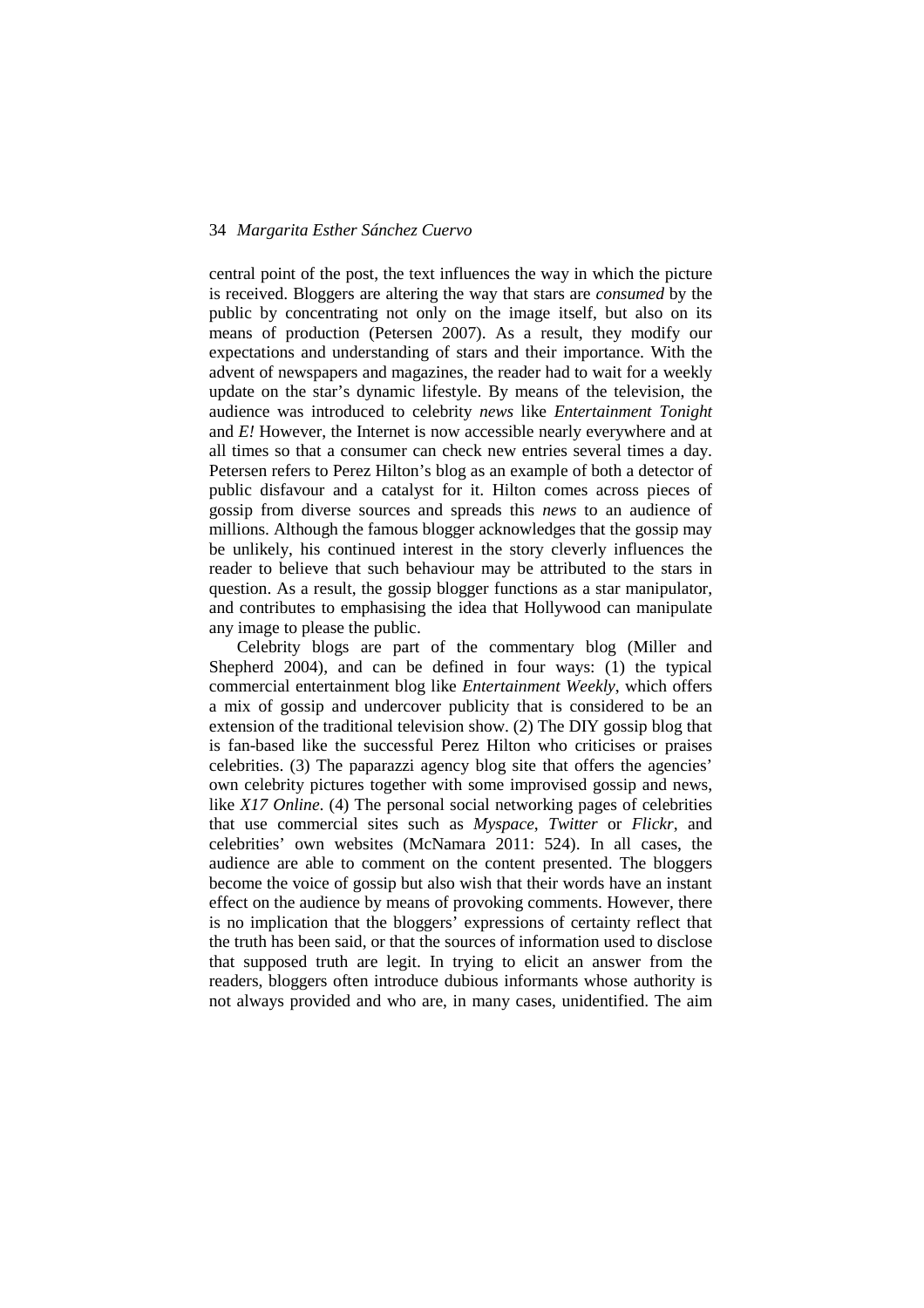of this study is thus to analyse the celebrity gossip bloggers' use of evidentials that is related to "all marks signalling what testifies to the validity of the information stated by a speaker or writer" (Grossman and Wirth 2007: 202). In the news discourse, the writer usually mentions the source of information but there is no reference to the reliability of the utterance, defined as a specific use of a piece of language in a certain situation. The focus of the news is just on the attributed proposition that describes some state of affairs and that is part of the utterance (Bednarek 2006b: 125-126). Similarly, gossip bloggers do not usually care about the reliability of the information that they give and are just concerned about its impact and further response of an audience that is avid for gossip regardless of its authenticity.

## *1.1. Theoretical framework*

Evidentials have been defined as devices used by speaker to mark the source and reliability of their knowledge (Chafe 1986: 262-264). They are also seen as markers that qualify the reliability of information conveyed in such ways as the source of evidence of statements, their degree of precision, their probability, and the expectations concerning their probability (Mithun 1986: 89). Anderson (1986: 277) extends this definition, and adds that evidentials specify factual claims and indicate the justification available to the person that makes the claim. This author states, moreover, that these markers are usually used in assertions, and when the claimed fact is directly observable by both speaker and hearer, evidentials are rarely used. In the case of the celebrity gossip blog, evidential occurrences are apparently used for a variety of rhetorical purposes that are aimed at attracting an audience that is capable of responding to the content given even if this is of uncertain provenance.

Willet's (1988: 405-406) conception of evidentiality is based on a triple system: information that can be attested, reported and inferred. The last two systems represent indirect ways of presenting information. Attested information is acquired through the senses; information is reported when obtained from hearsay or folklore and, with regards to inferential information, it can be marked as relating to observable evidence or mental constructs (logic, intuition, or dreams). As to the addressers' relation to the acquisition of information, attested and inferential information would be acquired or created by them, whereas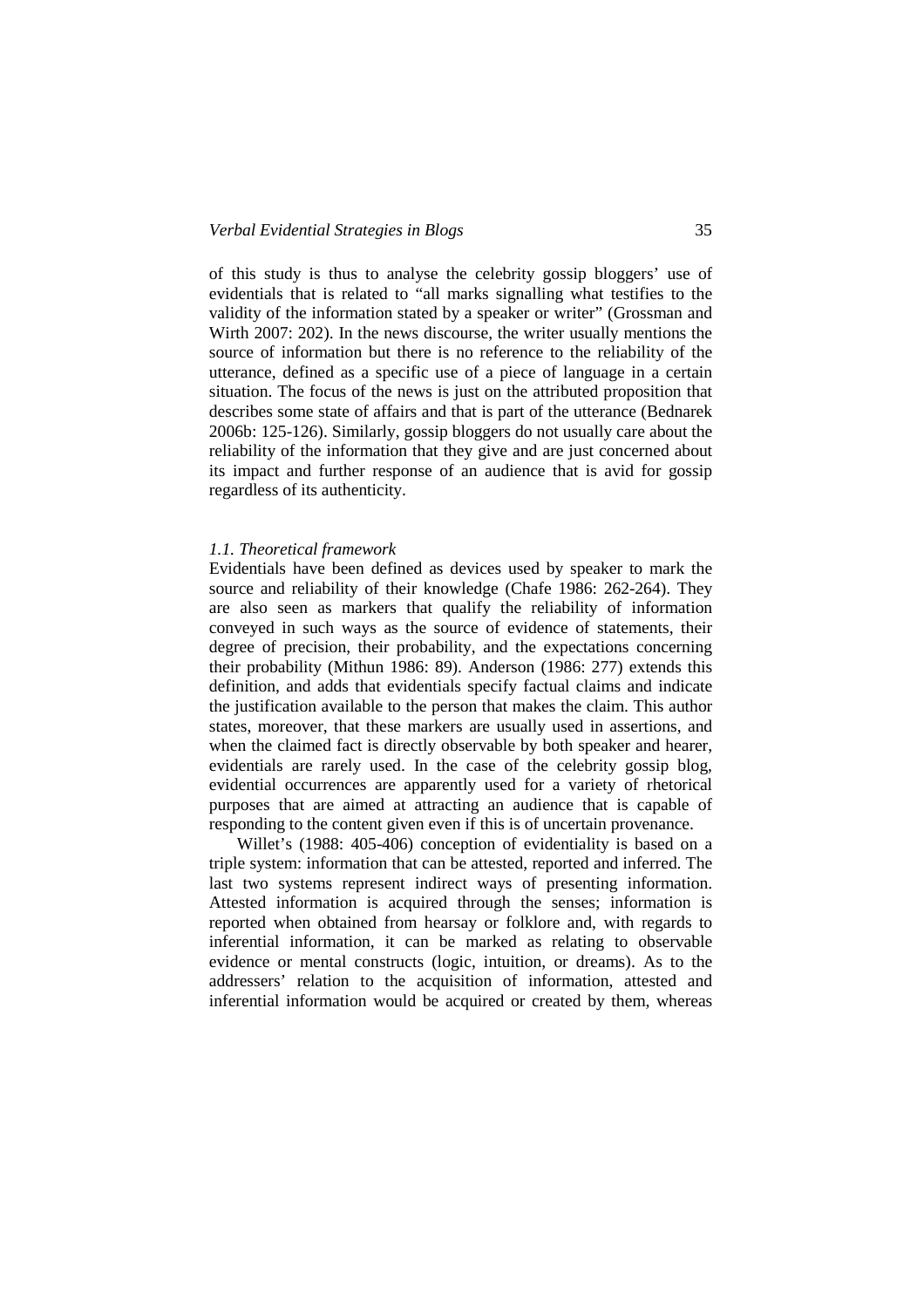reported information would be attained in previous discourse or from other external sources.

Marín-Arrese (2007: 86-88, 2009) proposes a classification of semantic subdomains of evidentiality that distinguishes between: (1) perceptual domain, which contains markers that emphasise the perceptual aspect of the acquisition of information and indicate that the writer has direct access to the evidence, or that the evidence can be perceptually available to the writer and reader (Fitneva 2001). (2) Cognitive domain, which underlines the cognitive basis of the information offered by the writer. This domain comprises predicates of belief and/or general knowledge like *believe*, *bet*, *consider*, *doubt*, *know*, *think*… (3) Communicative domain, which includes performative uses of verbs of communication and involves changes of meaning from the domain of verbal communication to the domain of cognitive processes. Expressions like *that implies* or *that suggests* can be found.

Monika Bednarek (2006a: 637-638) chooses the term epistemological positioning, hereafter EP, rather than evidentiality to mark the basis of the writer's knowledge. This author suggests that EP contains the following elements:

- Basis of knowledge (evidentiality) that indicates whether the information was seen, inferred, heard, etc.
- Certainty of knowledge (modality) that regards the degree of certainty of the writer's knowledge.
- Deviations from knowledge (mirativity) that describe the writer's information as expected or unexpected in terms of his/her knowledge of the world.
- Extent of the knowledge that the writers possess: is it limited in some way?

Bednarek prefers to use the term evidentiality as a subcategory of EP that designates evidence. In her evaluation of the news discourse in a corpus of 100 news stories from ten national British broadsheets and tabloids, Bednarek (2006b: 53) distinguishes six dimensions of the evidentiality parameter:

• Hearsay: it is involved with reported information with no reference for the people who report it. This information is marked by the 'Sayer', different from the writer, as in the following example: *'The stars will arrive on time and will greet their fans as expected,' said one source*.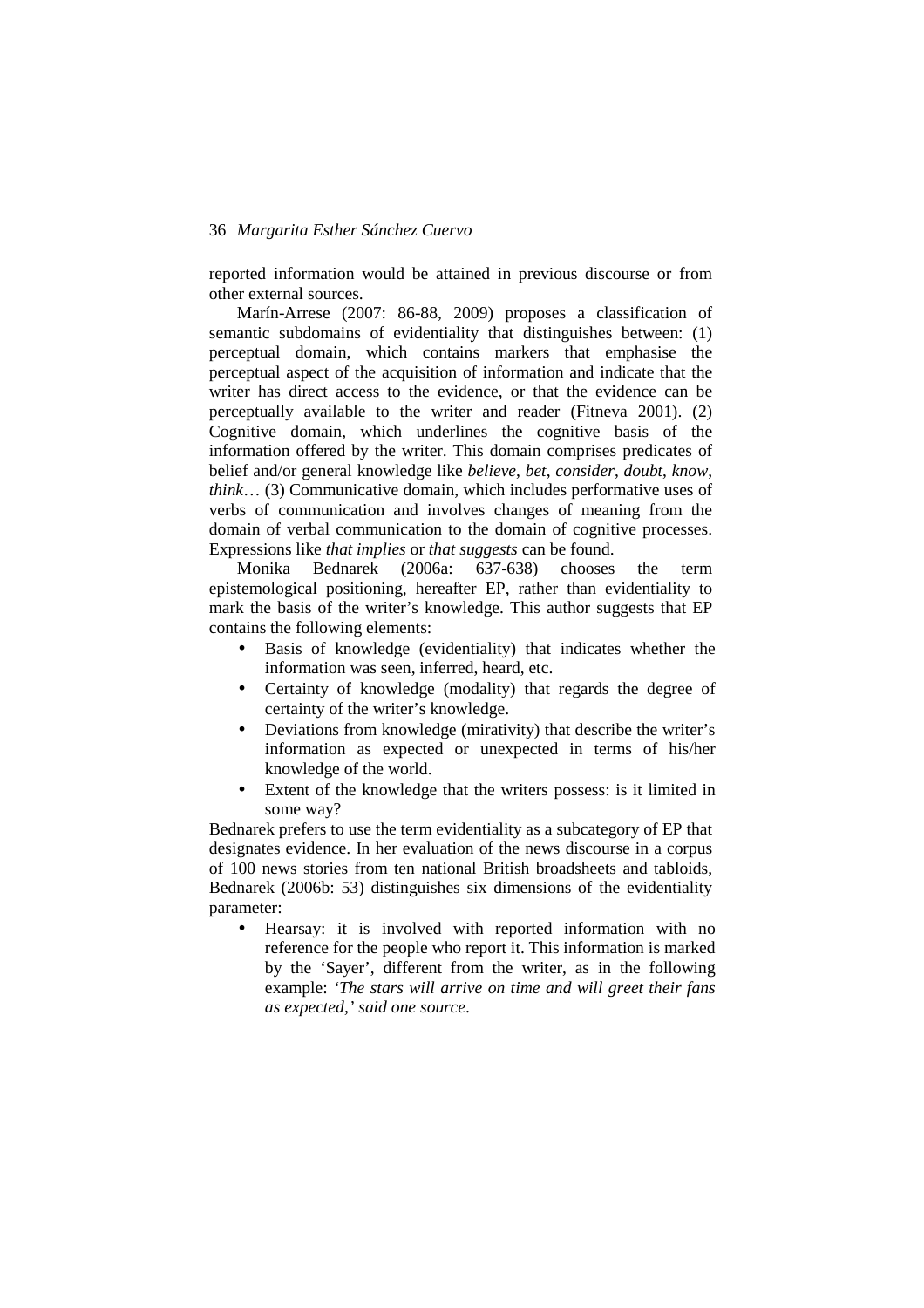- Mindsay: it regards information that is thought, felt or experienced by a 'Senser' who is also different from the writer, as in *'… and what can I do now,' thought Beatrix, 'if I can't tell anyone'*.
- Perception: it reflects the identity of the person who perceives. The term 'Experiencer' is used to refer to this source and it usually corresponds to the writer, as in the following instance: *Mary, who looks likely to be accused of murder, has not confessed anything*.
- General knowledge: the content of the news is evaluated as part of the background that writer and reader may share, as in the expression *It is well known that regular exercise is good for your health.*
- Proof: the content of the news is based on some "hard proof", as in the example *Blood tests confirmed that he had taken drugs*.
- Unspecified: it comprises a range of evaluators that convey different meanings that cannot be grouped under one term, in examples like *It emerged that…*, *It means that…*

Her conclusions point out hearsay evidentials as the most important parameter in combination with style evidentials, which are concerned with the evaluation of the news offered by the writer. Within style, Bednarek (2006b: 57) classifies evidentials according to the following sub-values:

- Neutral: *say*, *tell*
- Illocutionary: *demand*, *promise*, *claim*, *report*
- Declarative: *acquit*, *plead guilty*
- Discourse signalling: *add*, *conclude*
- Paralinguistic: *whisper*, *scream*

As I will show in my analysis of the celebrity gossip discourse, the parameter of hearsay neutral evidentiality that is represented by the verbs *say* and *tell* is also followed in importance by hearsay illocutionary evidentiality that is represented by more subjective verbs like *claim* and *report*, which conveys a higher evaluative force (Bednarek 2006b: 126- 127).

In this study I follow Bednarek's (2006a, 2006b) classification due to its usefulness in my study of new media discourse that is also worried with the transmission of knowledge, although other taxonomies of categories of evidentiality are also existent (cf. Aikhenvald 2004;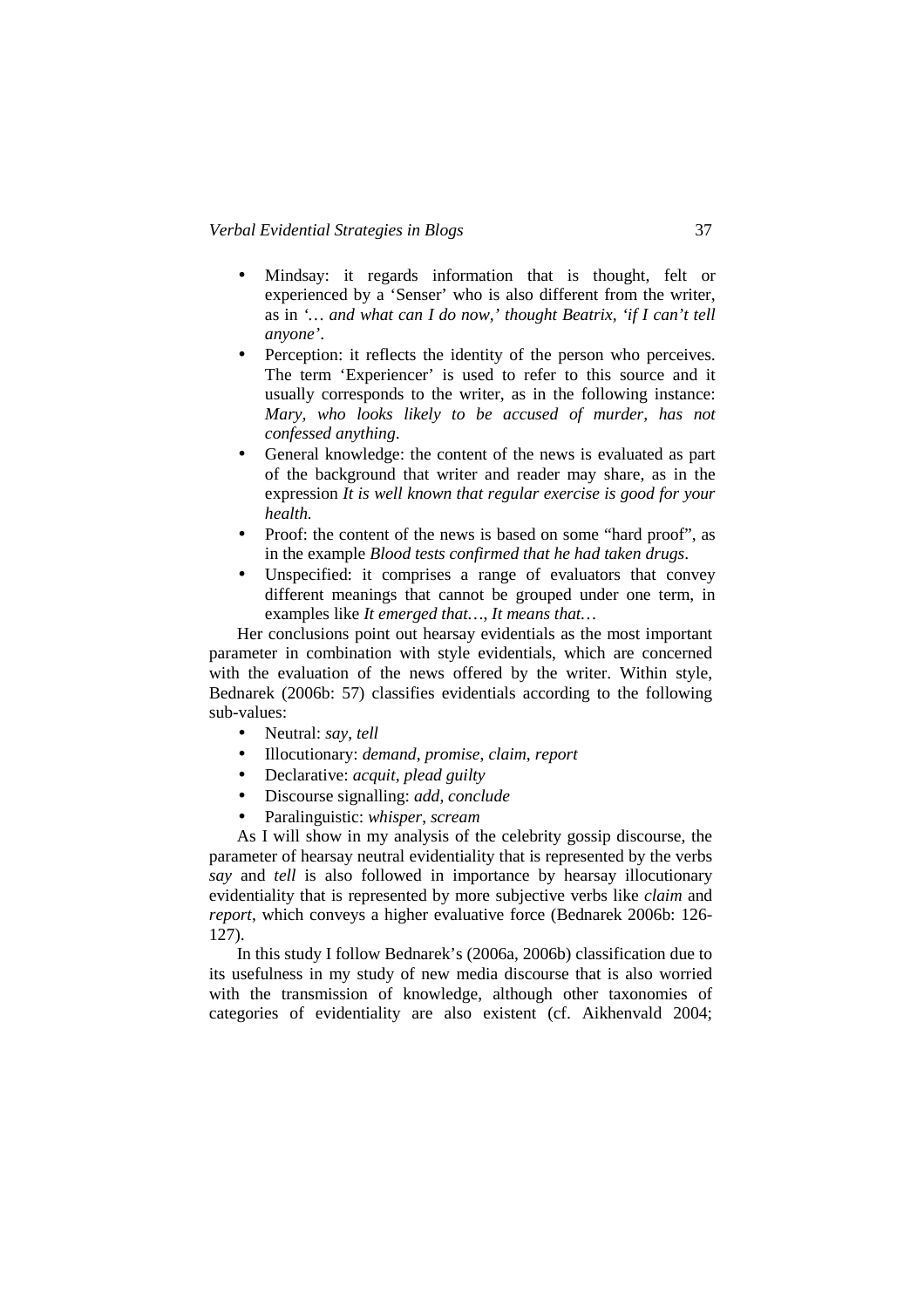Carretero 2004; Chafe 1986; Fox 2001; Marín-Arrese 2007, 2009; Rooryck 2001; Willet 1988). I mainly consider evidential verb markers that reveal the basis of the writer's knowledge and that specify how he/she has acquired the information. In particular, I examine whether the blogger reports gossip that is based on what someone else has expressed or if it is the result of his/her own judgement. This particular finding involves an important difference with respect to the news discourse in verbal uses like mindsay. Whereas in the news discourse mindsay verbs reflect information that is experienced by someone different from the writer, in the blogging discourse it is the blogger who appears as the main 'Senser', granting a higher subjectivity to the whole message.

In relation to this conflict between who is responsible for the news, and whether the source of the information is the own writer or it is attributed to someone else, I take into account the relation between evidentiality and sourcing, a notion that is essential in news discourse even though in this paper the focus is on less serious news. The other elements pertaining to EP are not within the scope of this study.

#### *1.2. Sources and bases of propositions*

Source of propositions refers to the source to which knowledge is attributed, that is, who is responsible for the content of the news, whereas basis of proposition has to do with the basis (or evidence) for the source's knowledge in reference to how the writer has obtained that knowledge (Bednarek 2006a: 639). Whereas the source of the utterance usually corresponds to the writer (Self), the source of proposition can coincide with the writer (Self) or a third party (Other). In this paper, the source of proposition must not be confused from *the source* that bloggers sometimes include to transmit the news and that is usually anonymous, as in  $(1)$ :

(1) *A source is claiming that at the Much Music Awards Katy was reportedly overheard backstage dissing the young singer about what she wore*. Source of utterance  $=$  Self (the writer) Source of proposition = Other (*a source*) Basis of Self's knowledge of attributed proposition = hearsay (*claiming)*

In example (2), the source of proposition is an unknown third party and the basis of the writer's knowledge is hearsay evidence (*are told*). In the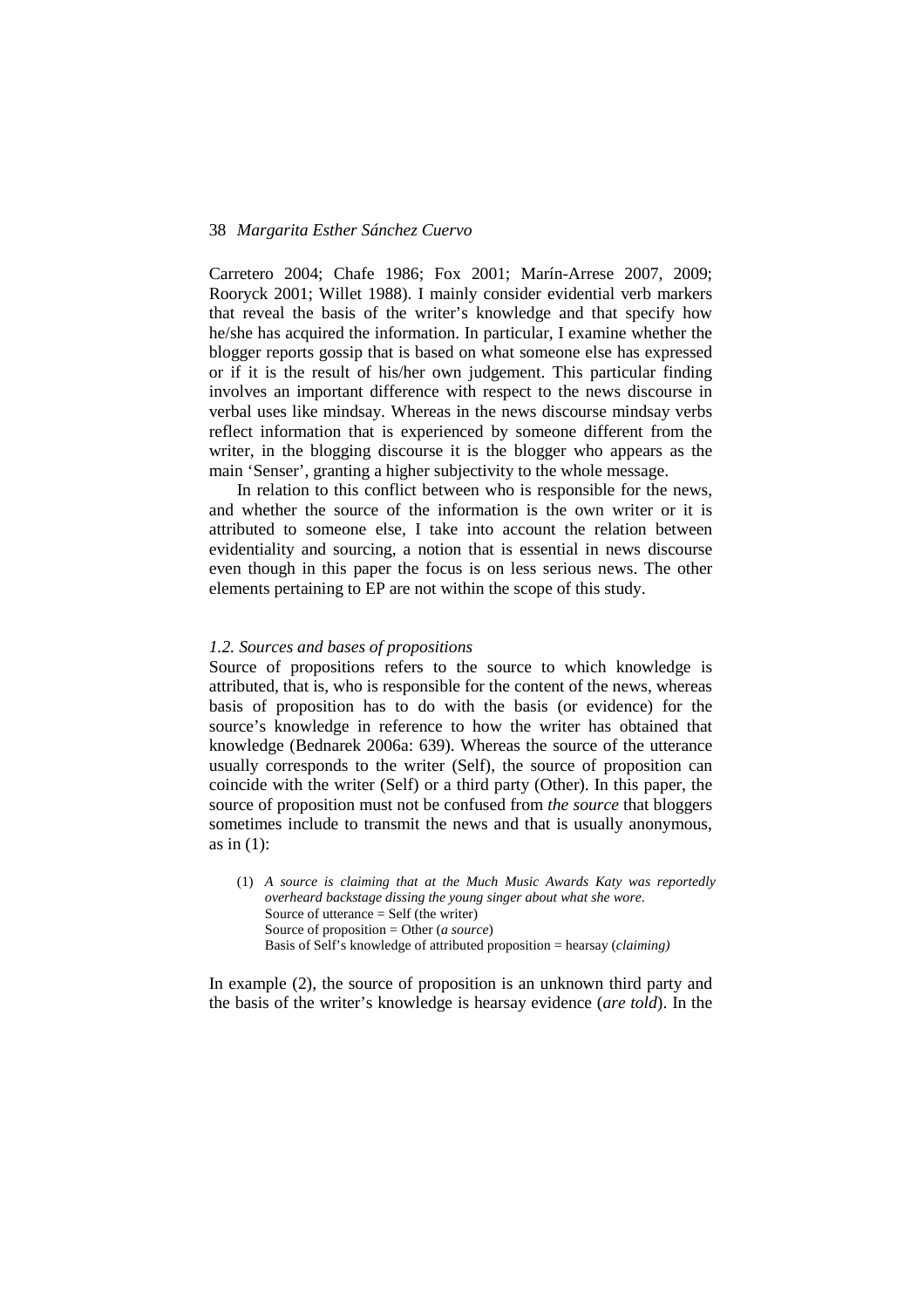case of the embedded discourse that is typical of discourse news, the main source of proposition corresponds to a frequently unidentified informant (Other) although the blogger is the ultimate provider of the data, both in the case of his/her own assessment and in the deliberate introduction of someone else's word:

(2) *We're told by the time cops arrived Lindsay had left the club and was a passenger in a car that was leaving the area. Cops intercepted the car and made the arrest*. Source of the utterance  $=$  Self (the writer) Source of proposition  $=$  Other (unknown) Basis of Self's knowledge of attributed proposition = hearsay (*are told*)

Other's considerations usually become the excuse for the blogger's views but we do not have proof that the speaker is question is reliable, or that the bloggers' use of certainty expressions are authentic. In fact, the use of irony is frequent in their opinions although they count with the readership's approval. In (3), the blogger seems to make fun of Joe Jonas and Demi Lovato's fans. The writer gives his own opinion about the breakup of these celebrities before offering an account of several reports in his blog entry:

(3) *We imagine there are still tween hearts out there who ache at the thought of Joe Jonas and Demi Lovato's recent split*. Source of utterance  $=$  Self (the writer) Source of proposition  $=$  Self (the writer) Basis of Self's knowledge = mindsay (*imagine*)

In the interplay between sourcing and evidentiality, an important distinction concerns the difference between averral and attribution. Hunston (2000: 178) explains that "[i]f a piece of language [...] is attributed, it is presented as deriving from someone other than the writer. If a piece of language is averred, the writer him/herself speaks". This distinction is essential for the study of evaluation in gossip blogs because the readers will attach more or less credence to, in this case, the blog that they are enjoying. Averral and attribution may be present in the same utterance, so this distinction can be more complicated due to the fact that "every attribution is embedded within an averral" (Hunston 2000: 179).

In the piece of discourse that I am examining, the blogger avers the utterance wherein the attributed proposition is embedded in those cases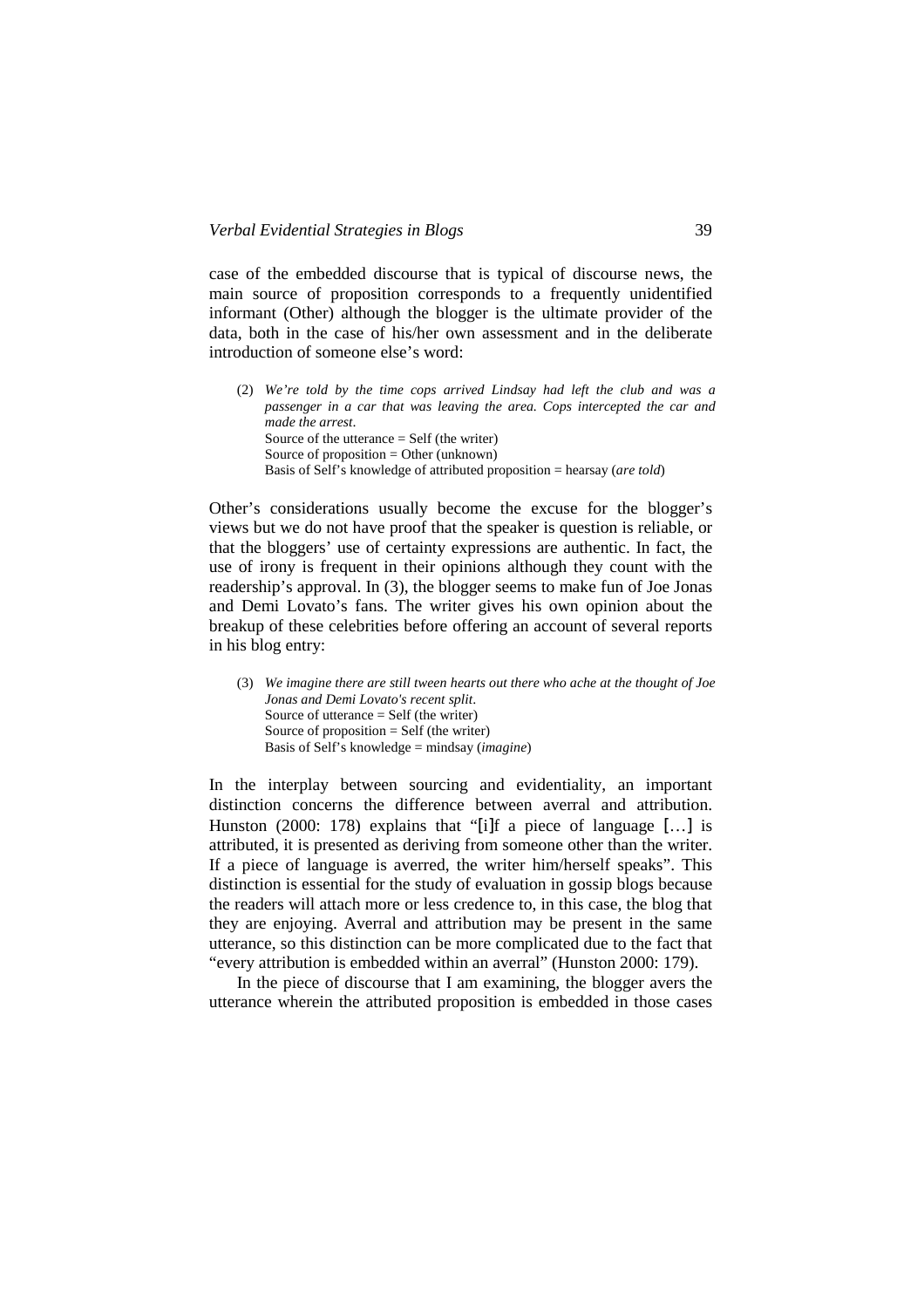in which someone else reports news about celebs. In (4), the blogger is the source of the whole utterance:

(4) *"You could tell they were a couple," says our source who also noted that they both looked "very relaxed" talking and laughing closely*.

The blogger avers the whole utterance and within this averral he attributes the proposition to *our source* that is responsible for the news on the film stars Robert Pattinson and Kristen Stewart. The certainty of his knowledge is not explicitly marked in this quote. However, the certainty of Other's knowledge (*our source*) is high considering the verbs used: *noted* and *looked*.

- (4') *"You could tell they were a couple," says our source who also noted that they both looked "very relaxed" talking and laughing closely*. Source of the utterance = Self (the writer) Source of proposition = Other (*our source*) Basis of Self's knowledge of proposition = hearsay (*says*)
- (4') *You could tell they were a couple …very relaxed* Source of proposition = Other (*our source*) *Basis of Other's knowledge of proposition* = perception (*noted* and *looked*)

Here the blogger wants to create a rapport with his audience by distancing himself from the strict report of news and giving his personal opinion about the celebs under study. Thus, in the same entry the writer addresses his audience and asks: *Ever wonder why Robert Pattinson and Kristen Stewart are so good at playing hide and seek from the paparazzi? Big duh: They do it on purpose*.

# *2. Material and methods*

The corpus selected for my analysis is comprised of sixty posts belonging to high-traffic celebrity gossip blogs during May 2010 and October 2012. The posts have been selected randomly, though trying not to repeat the same gossip about a particular celebrity so that the themes are more varied.

The sites are the following: *Allie is Wired* (4,250 words) *Dlisted* (5,420 words)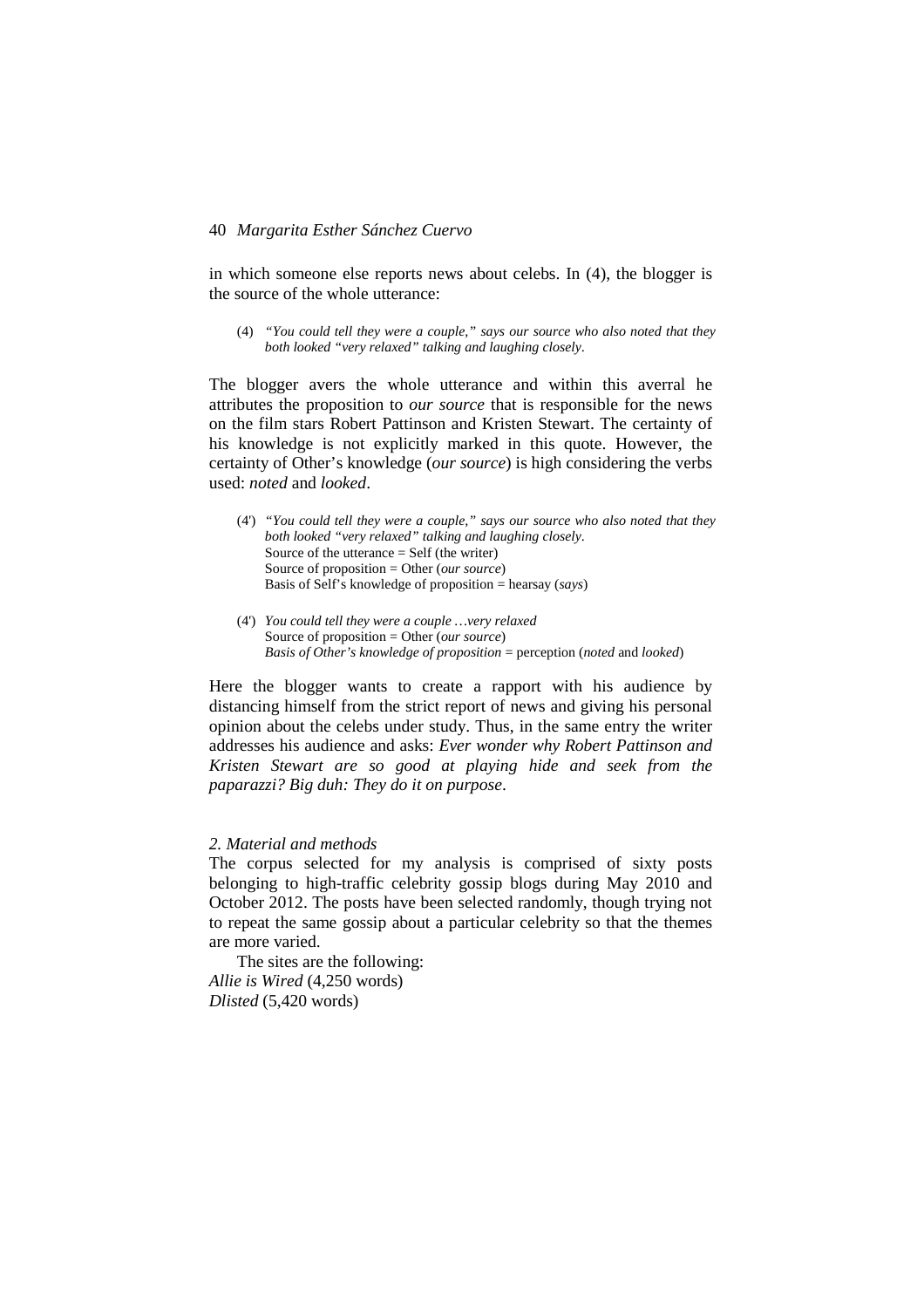*I'm not obsessed! Gossip… without the guilt* (4,082 words) *Just Jared* (2,952 words) *Lainey Gossip* (3,300 words) *Perez Hilton* (4,020 words) *Pink is the New Blog* (6,765 words) *Radar online* (3,426 words) *Ted Casablanca's The Awful Truth* (5,452 words) *The Superficial* (2,271 words) *TMZ* (3,312 words)

Eight of these sites belong to DYU gossip blogs whose writers decide on the celebs with which they are going to deal. By contrast, *Radar online* and *TMZ* are agency blogs that present their own graphic material and printed gossip.

I manually analysed a corpus of 45,250 words looking for verbs that contained bases of proposition that indicated the evidence for the blogger's knowledge. These verbal markers are aimed at reflecting how the writers have obtained the gossip and how they decide to transmit and further comment upon that piece of information. This procedure involves a text-driven methodology based on the manual analysis of small-scale text corpora and one that does not obey theoretical assumptions about the classification of the data. I have sought expressions related, in this particular case, to verbal evidential strategies (Bednarek 2006a: 638- 639). Gossip blogs provide a rich source for looking at expressions that reflect either Self's or Other's knowledge. After the manual analysis I used an electronic word processor search to indicate the exact number of occurrences according to my previous examination. I picked up those examples commented below as illustration for my analysis.

In the posts selected, I have identified three main bases of the source's (Self or Other) knowledge (evidentiality) according to which the bloggers report on the gossip that someone else has already said or they are the authors of the thoughts posted (Bednarek 2006a: 640):

- Hearsay (source  $=$  Other): the reported information is marked by a 'Sayer', who is different from the blogger.
- Mindsay (source  $=$  Self): it regards information that is thought, felt or experienced by a 'Senser', who usually corresponds to the blogger.
- Perception (source = Self): it includes information that is perceived by an 'Experiencer', who is also the blogger.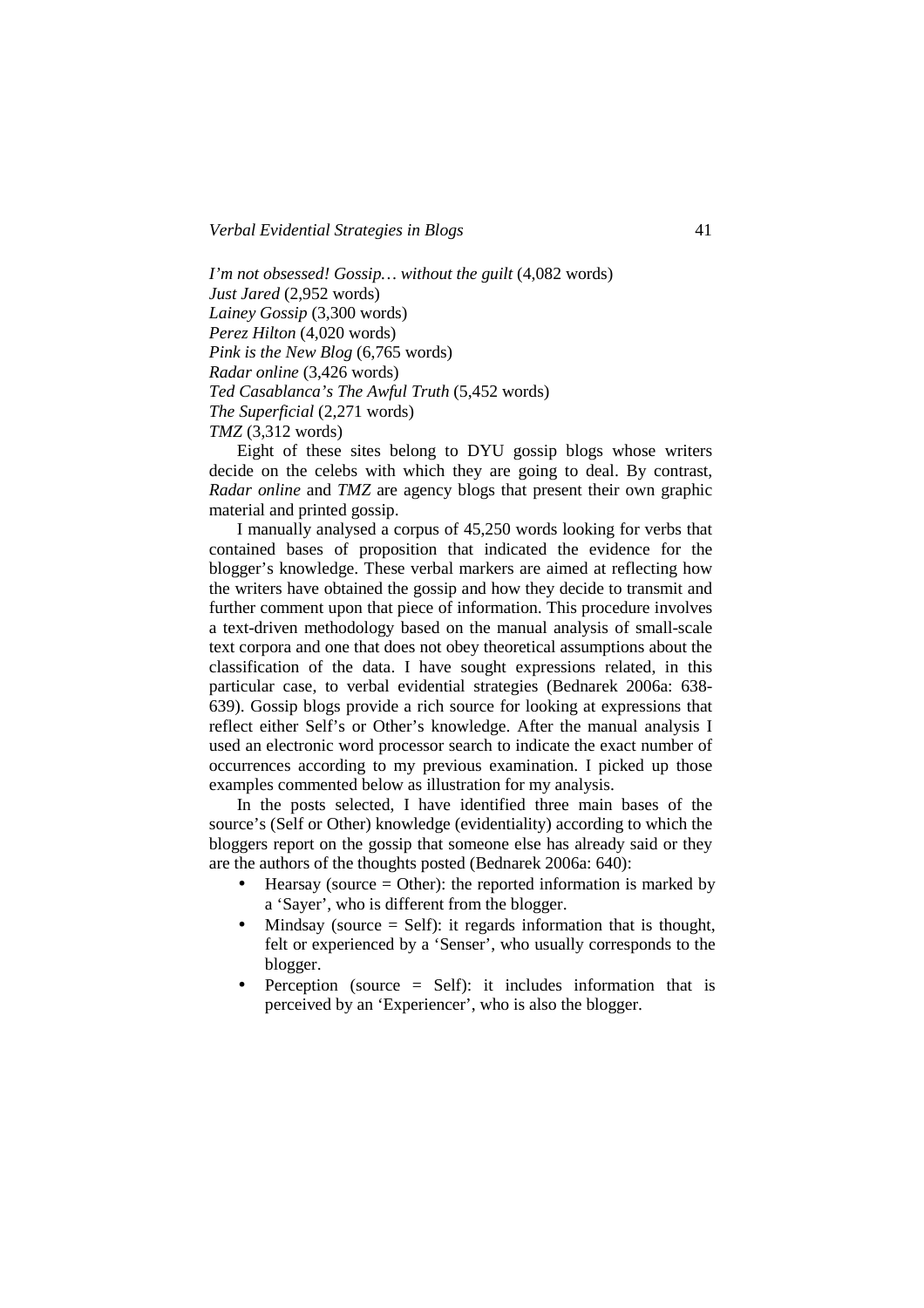As I will illustrate below, the blogger (Self) does not usually comment on the certainty of his/her knowledge, nor is the basis of Other's knowledge always explicitly marked. As a result, the writer declares that his/her knowledge is based on what a third party, usually unknown, has stated. The blogger (Self) is responsible for the utterance and the act of attribution but, as in the examples above, it is *a source* (Other) the person responsible for the attributed proposition.

## *3. Analysis of results*

## *3.1. Hearsay verbs*

The main bases of the source's knowledge contain the following hearsay verbs: *tell*, which occurs 37 times, *say* which occurs 30 times, *report* which occurs 27 times and *claim* which also occurs 27 times.

When using hearsay evidentials, bloggers try to appear objective by reflecting the characterisation of news as embedded talk. At the same time, the balance between neutral (*say* and *tell*) and illocutionary (*report* and *claim*) occurrences prevents the report of speech from becoming too boring, allowing the bloggers the introduction of more entertaining language that enlivens the gossip. Furthermore, evidential verbs like *say* and *tell* are easy to understand and that is why they are selected by the popular press and gossip blogs alike (Bednarek 2006b: 141-142).

Within hearsay verbs, I distinguish among three different types of *sources* that bloggers use to report their gossip. None of them provides enough reliability insofar as they are either anonymous or come from other gossip sites similar to those offering the news. A first group of examples presents unidentified *sources* that bloggers apparently trust enough to present as valid to readers. In most cases, we ignore these insiders' bases of knowledge. However, the fact of not being explicitly marked does not prevent the writers from using them as the pretext for commenting upon what these unnamed people say and inviting readers to participate:

(5) *Sources say that Jim and his posse of pussy arrived at the club at 3 a.m. and headed straight to the VIP area. Once inside, witnesses say that Jim gave all his attention to one pretty blonde girl that "looked a lot like Jenny" and a seksi brunette*.

The blogger relies on anonymous observers to remark that Jim Carrey is back *at the dating game*. In example (6), the same writer refers to more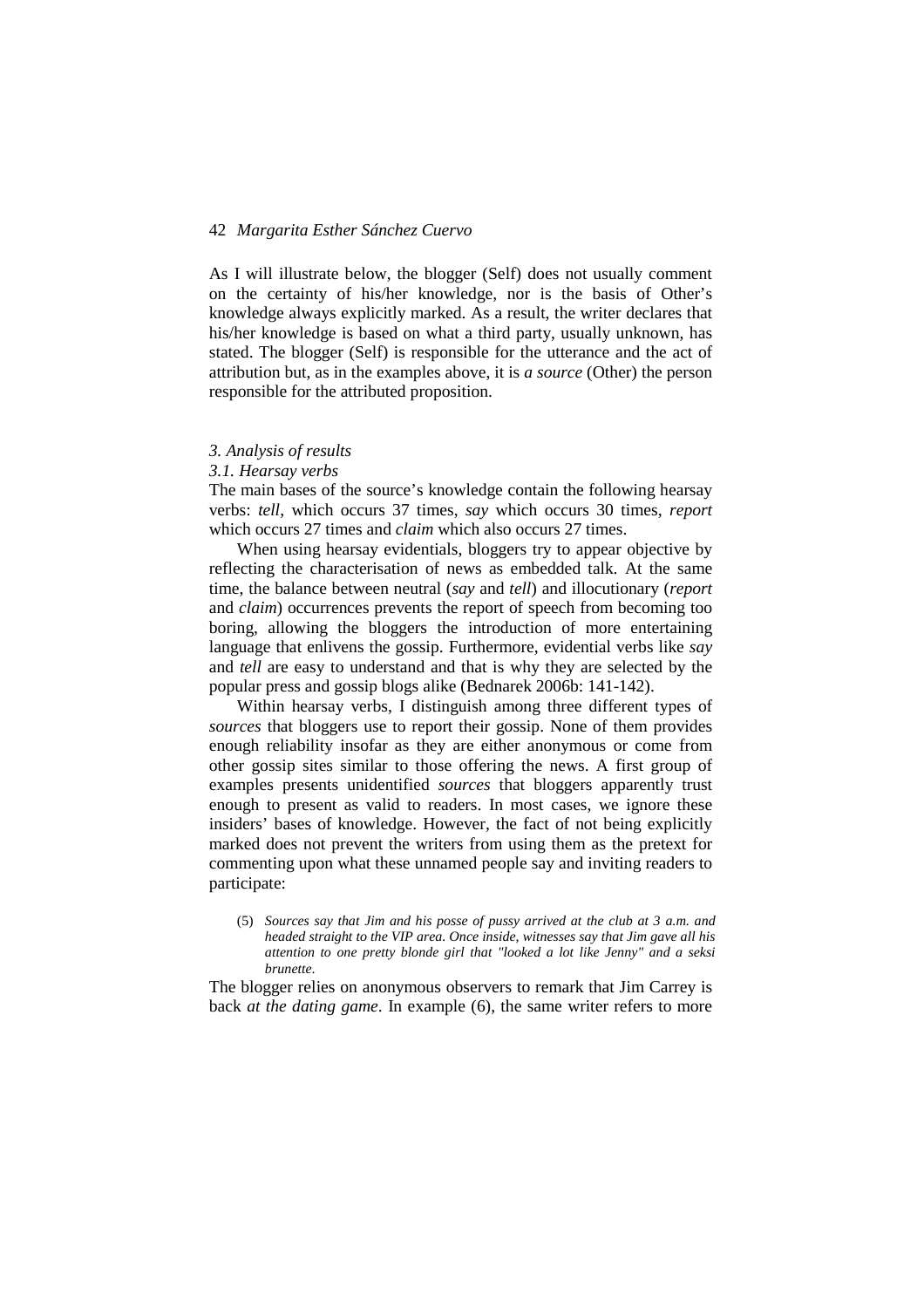nameless *sources* that possess very valuable information about the *Heroes* TV series and its impending end:

(6) *Sources are suggesting that NBC is feeling so confident about its upcoming line-up of new shows that they are considering NOT bringing back the series Heroes for one final superpowered season*.

The post finishes with the tag *Are U sad to see Heroes go?* bidding the readers to participate. Expressions like *what do YOU think?* or *thoughts??* sometimes appear at the end of the post in order to initiate a lively debate between them. Martin and White (2005: 110) regard these questions as 'pseudo' questions, where the reader is positioned to supply a particular answer. This dialogical relationship that is present in blogs fosters the use of communion figures like rhetorical questions that seek to get the audience's participation in the blogger's commentary (Perelman and Olbrechts-Tyteca 1969: 177-178). By asking about his readers' feelings, the blogger initiates potential virtual comments with his own view, and gives his column a subjective nature that is otherwise absent from the strict report of news.

A second group of hearsay examples includes *sources* that other well-known gossip blogs and tabloids regard as valuable. Bloggers quote or report information from these people, and readers presumably trust the account offered with the same interest. In example (7), the writer presents the following account:

(7) *A royal source tells "People" that Princess Stephanie and Caroline are currently tutoring Charlene in royal protocol. Where do I fill out an application for Princess Stephanie's School of Royal Protocol, because you know the cafeteria has an open bar and the gym is a giant disco. I mean, this is probably the school anthem*.

The inclusion of *a royal source* may refer to a real insider related to the Monaco family or may be an ironic label for this individual who gossips about royalty to the *People* site. In fact, the blogger uses this knowledge to mock at *Princess Stephanie's School of Royal Protocol* when he adds that *the cafeteria has an open bar and the gym is a giant disco*. Example (8), similarly, uses an unknown source who gossips about the actor Jeremy London and his addiction problems to the *Radar* site.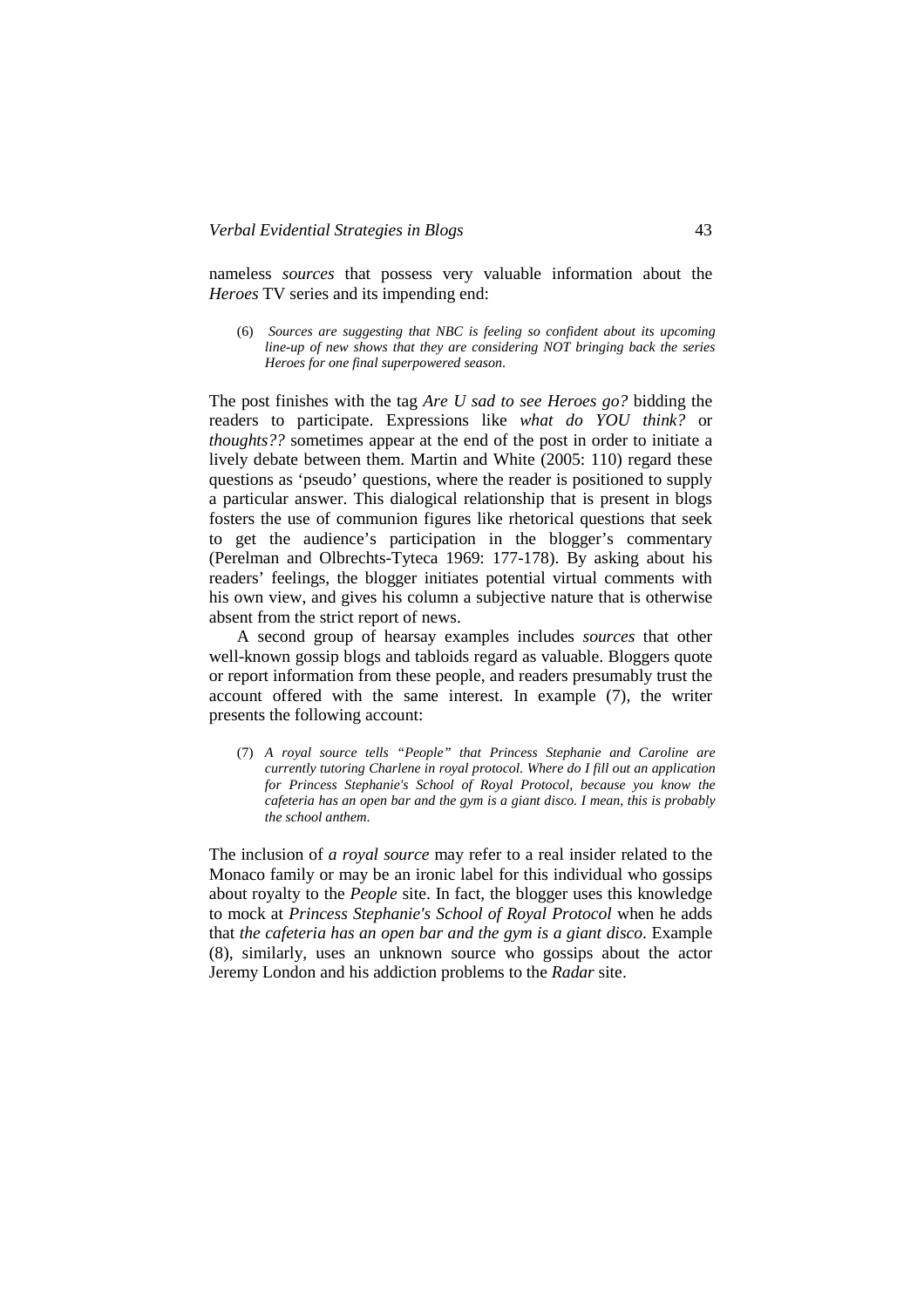(8) *A source tells "Radar" that Jeremy will check into Celebrity Rehab early next week. Jeremy's last visit to rehab was back in September of '09 when he was treated for an addiction to prescription pills*.

The last group of hearsay examples alludes to gossip blogs and tabloids themselves as direct *sources* of the rumour. Bloggers rely on these informants to post new information, knowing that their own sites may become the next *source* at any moment:

(9) *"Page Six" reports that in Tim's newest book "Gunn's Golden Rules", he writes all about Anna Wintour and Andre Leon Talley's ridiculous ways*.

The blogger rejoices at the fact that this writer seems to deprecate the traits and behaviour of the powerful editor-in-chief of the American *Vogue* magazine, Anna Wintour, and the also famous former editor-at large of the same publication. He simply trusts the information given by the blog agency *Page Six*. Example (10), in contrast, deals with the actor Gary Coleman and his tribulations with his wife before his tragic death. The writer turns to the agency blog *Radar* to give further details of the news:

(10) *Three months before Gary Coleman's death, he went out and got a restraining order against his ex-wife Shannon Price because he knew that minion of Satan was up to some no good shit. Radar says that while Gary was in the hospital recovering from a seizure, Shannon was staying at his house without his permission*.

#### *3.2. Mindsay verbs*

My second group of examples contains utterances with mindsay verbs as main bases of knowledge. Unlike news stories, wherein a lot of propositions are attributed to Other by means of hearsay and mindsay verbs, it is Self (the blog writer) who avers most mindsay verbs in gossip blogs. It seems that bloggers are not interested in what other sources assume or think about celebs but just in the information that they can offer. Thus bloggers prefer to appraise Others' material by inserting their own observations. They either hold up or rebut a given view with their comments, and build up a post in such a compelling and appealing way that readers feel obliged to have a say.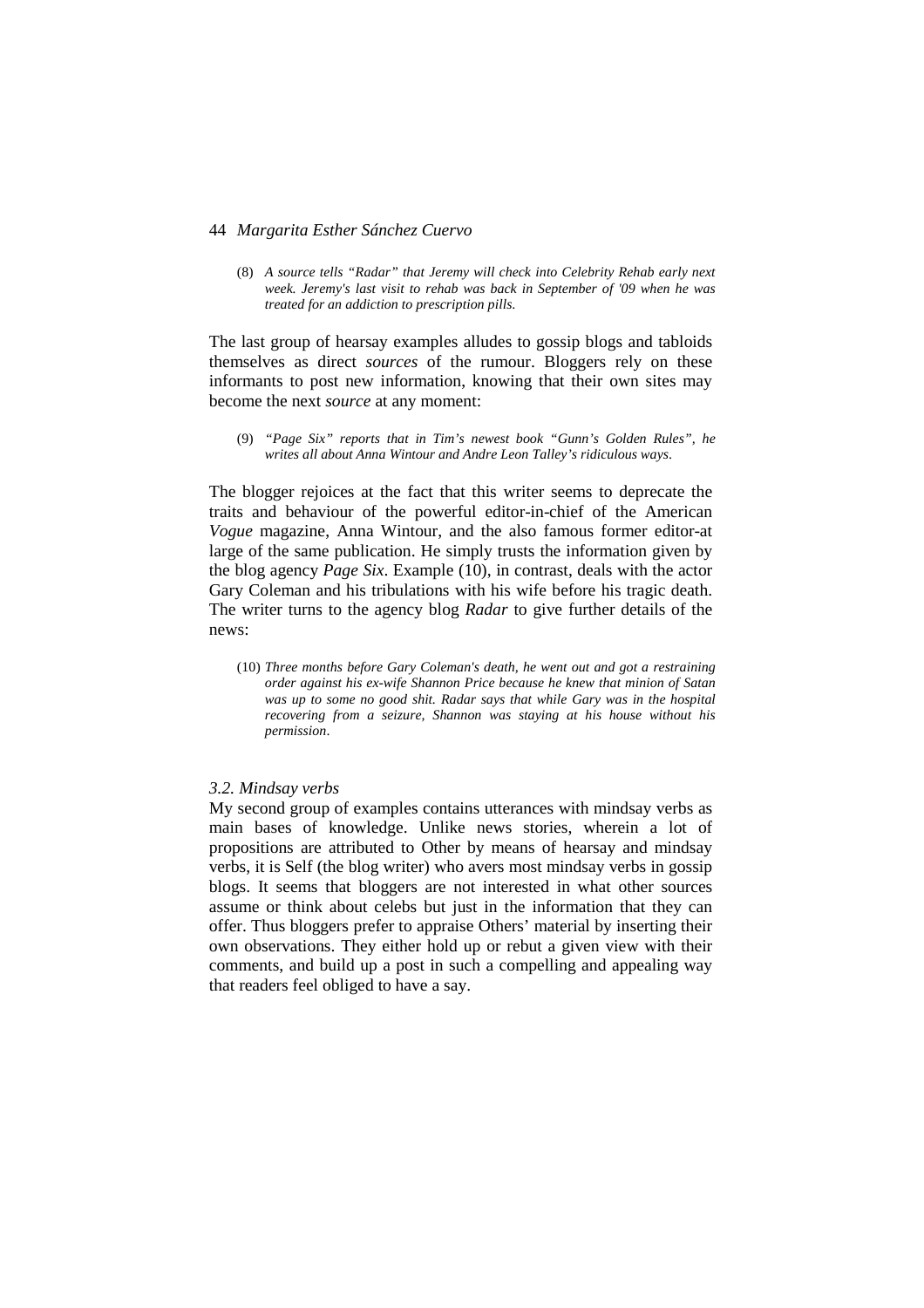Within perception evidentials the following two sub-categories are present: (1) Belief, which concerns the writers' lower reliability and, as a result, their opinion is more explicit. The most frequent verbs are *think* which occurs 29 times, *be sure* which occurs 29 times, and *guess* which occurs 12 times. (2) Volition, which is related to the expression of the writer's negative or positive wishes and intentions, is followed in importance. The most common verb is *know*, which occurs 44 times. Although *think* and *know* convey different meanings in utterances like *I think that Peter will be here soon* and *I know that Peter will be here soon*, both of them refer to states of cognition and are thus included within the intellectual state/thinking/cognition (Bednarek 2006b: 154). Marín-Arrese (2007: 87) refers to *know* as a cognitive marker that emphasises the cognitive basis of the information uttered by the speaker and that usually contains predicates of belief and/or general knowledge where the bloggers express their personal views about individual experiences or attitudes (Nuyts 2001: 122):

(11) *So we just hope Mayer doesn't turn into too much of a "good boy." If we catch him helping an old lady cross the street or picnicking in the park, we'll know something really nefarious is at work. Because we all know that under that polo and those matching sweatbands, J.M. will always, ultimately remain a baddie at heart*.

The blogger openly accepts John Mayer's poor reputation and jokes about the possibility of his becoming a *good boy*. In the utterance, the blogger uses a collective *we* aimed at including the readers in his opinion and inviting them, at the same time, to enter the discussion. I can consider this figure of communion as an enallage of person from *I* to *we*, in which a change in the number of people follows that allows blogger and reader to form a joint *we* (Graff and Winn 2006: 57; 2011: 114). Furthermore, it helps the blogger to "create a new media text by drawing on existing content but reshaping them through his or her ideological perspective" (Meyers 2012: 1032).

Likewise, in (12) the blogger's reveals his negative opinion about Naomi Campbell. The author criticises the fact that the famous model is wearing furs after she promised not to wear them, and points at her hair loss as some sort of divine punishment:

<sup>(12)</sup> *Ugh, I am so not a fan of the fur … I think it's so gross that Naomi would once pledge to never wear fur and then decide, meh, she likes fur after all. Karma*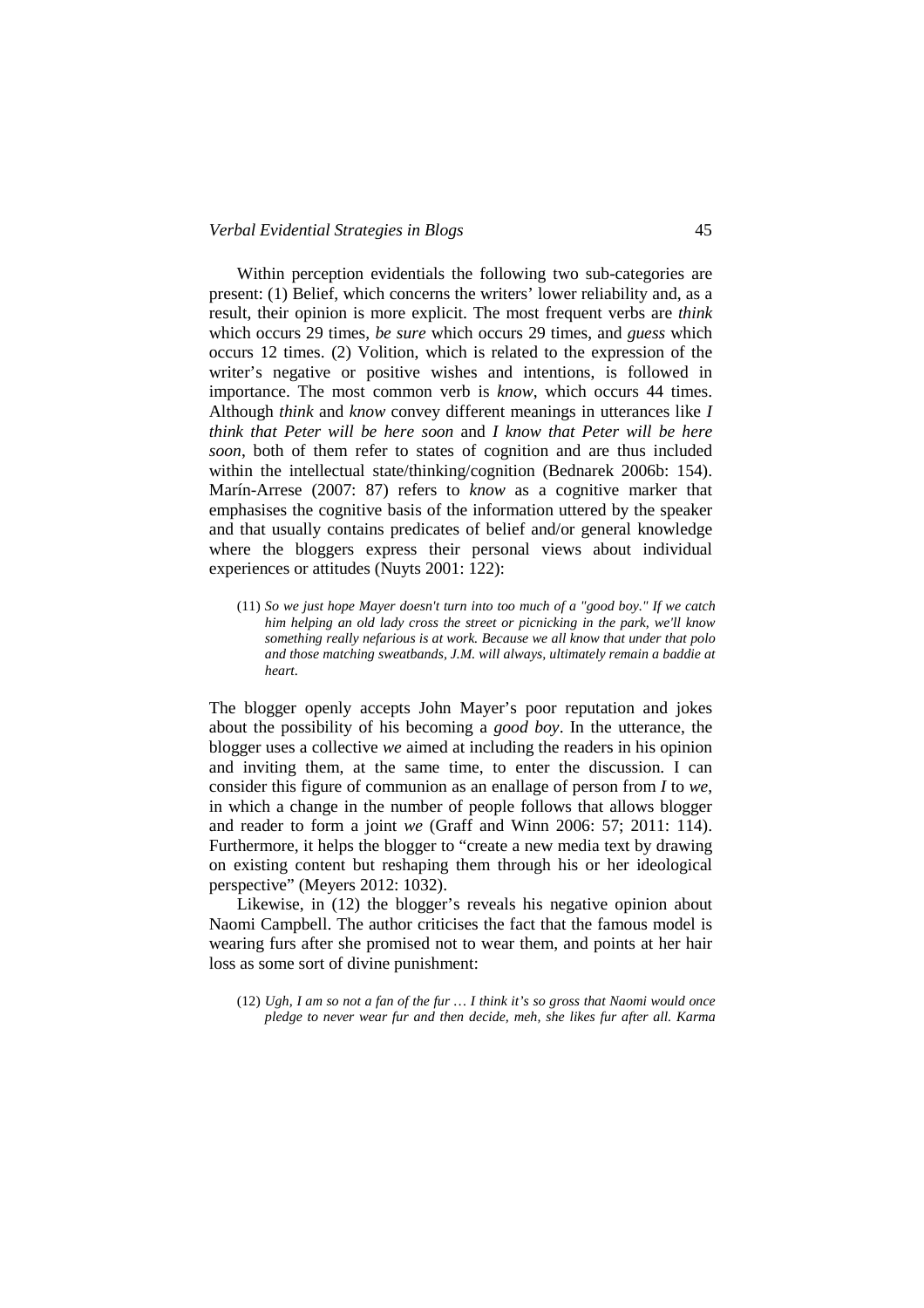*has a funny way of working out. Isn't it interesting that she ends up losing her hair while she proudly wears the hair/fur of poor defenseless animals? HMMMM*.

#### *3.3. Perception verbs*

The third group of evidential strategies includes perception verbs uttered by Self (the blog writer). Bednarek (2006a: 645) points out that in news discourse, both examples of Experiencer:Self and Experiencer:Other are common. The first often occurs when Experiencer:Self describes news actors' mental states. As to expressions of Experiencer:Other, they are also valuable means of providing evidence for statements and of testing the trustworthiness of attributed propositions. Both cases appear in celebrity gossip blogging. However, the most meaningful instances contain Experiencer:Self as the main evaluator of others' mental and physical states.

The category of perception covers three different types: 'mental perception' or inference, sensory perception, and 'showing' (Bednarek 2006a: 640). In my examples, the distinction between mental and sensory perception that includes verbs such as *look* and *look like* is sometimes difficult to discern, so I will restrict to showing the number of occurrences of the most numerous verbs without specifying the type of perception they belong to. They are the following: *look*, which occurs 55 times, *seem* which occurs 35 times, and *sound* which appears 22 times. Perception evidential verbs like *look* and *sound* that make reference to sensory and mental evidence are evaluated as highly credible especially when the whole utterance is averred by Experiencer:Self. In contrast, perceptions evidentials like *seem* evaluate the reliability of the utterance as median (Bednarek 2006b: 130-133).

In (13), the writer comments upon the fact that the singer Charice has had plastic surgery despite her youth. She ironically points out that *she looks fresh and clean* before appearing on the show:

(13) *Charice just turned 18 in May, but that didn't stop her from getting the work done to her face so she looks fresh and clean for her appearance on the hit musical show*.

Example (14) introduces the blogger's judgement on the wedding of two famous film stars, pointing out that the photo agency whose news she is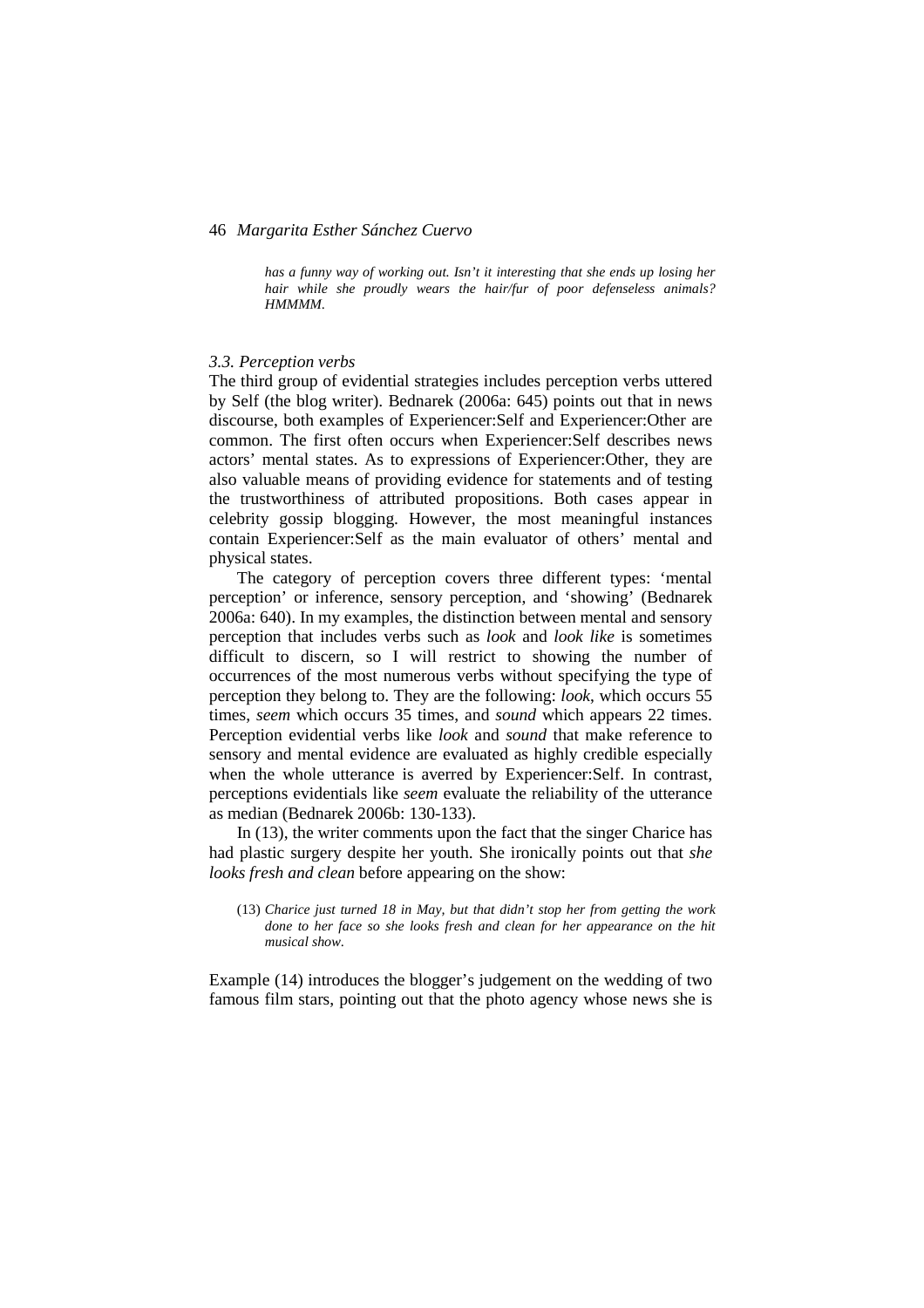writing about reports on evident news. The sentence *It seems logical since they were married over the weekend* […] reinforces the author's assumption of the celebs' destination:

(14) *Well, so says the photo agency. Newlyweds John Krasinski and Emily Blunt were spotted at LAX this afternoon. Reportedly, the couple is leaving on their honeymoon. It seems logical since they were married over the weekend, but I highly doubt they told the photographers where they were headed*.

Mindsay and perception verbs that are not attributed to Other become based or sourced averrals in so far as they are the consequence of the writer's interpretation of data and show the basis of the writer's knowledge. Whereas in attribution the basis of Other's knowledge is 'outside' Self, in based averrals the basis is 'inside' Self, that is, it is part of the blogger's own subjective experience. Bednarek (2006a: 648) affirms that "the more the speaker's presence is explicit, the more subjectified the utterance". As a result, the use of mindsay and perception evidentials suggests a more subjective reading than using hearsay evidentials that are attributed to Other. In the news discourse, in contrast, both hearsay and mindsay involve attribution, whereas perception involves based averrals (Bednarek 2006b: 62). Furthermore, the use of mindsay and perception bases of knowledge in gossip blogs implies some distancing from positions of authority and responsibility that might place the bloggers in a difficult position if they did not use any evidential markings in their entries (Fox 2001: 182):

(15) *Last weekend we read a report that claims that Mischa Barton has given up drinking alcohol for good … and today we get to see the fruits of that decision. The newly sober Mischa was spotted out and about last night wearing an outfit that, IMHO, looks like only a drunken or blind woman would ever deign to wear in public … behold (…)*.

(15) is an example of based averral. The source of the utterance is the blog writer (*we*) and the basis of his knowledge contains two perception verbs: *read* and *get to see*. Firstly, the blogger attributes the proposition that *claims that Mischa Barton has given up drinking alcohol for good* to *a report* that he read. Secondly, he gets to *see* the result of that report in the utterance *The newly sober Mischa was spotted out and about last night wearing an outfit that, IMHO, looks like only a drunken or blind woman would ever deign to wear in public … behold (…)*. The verb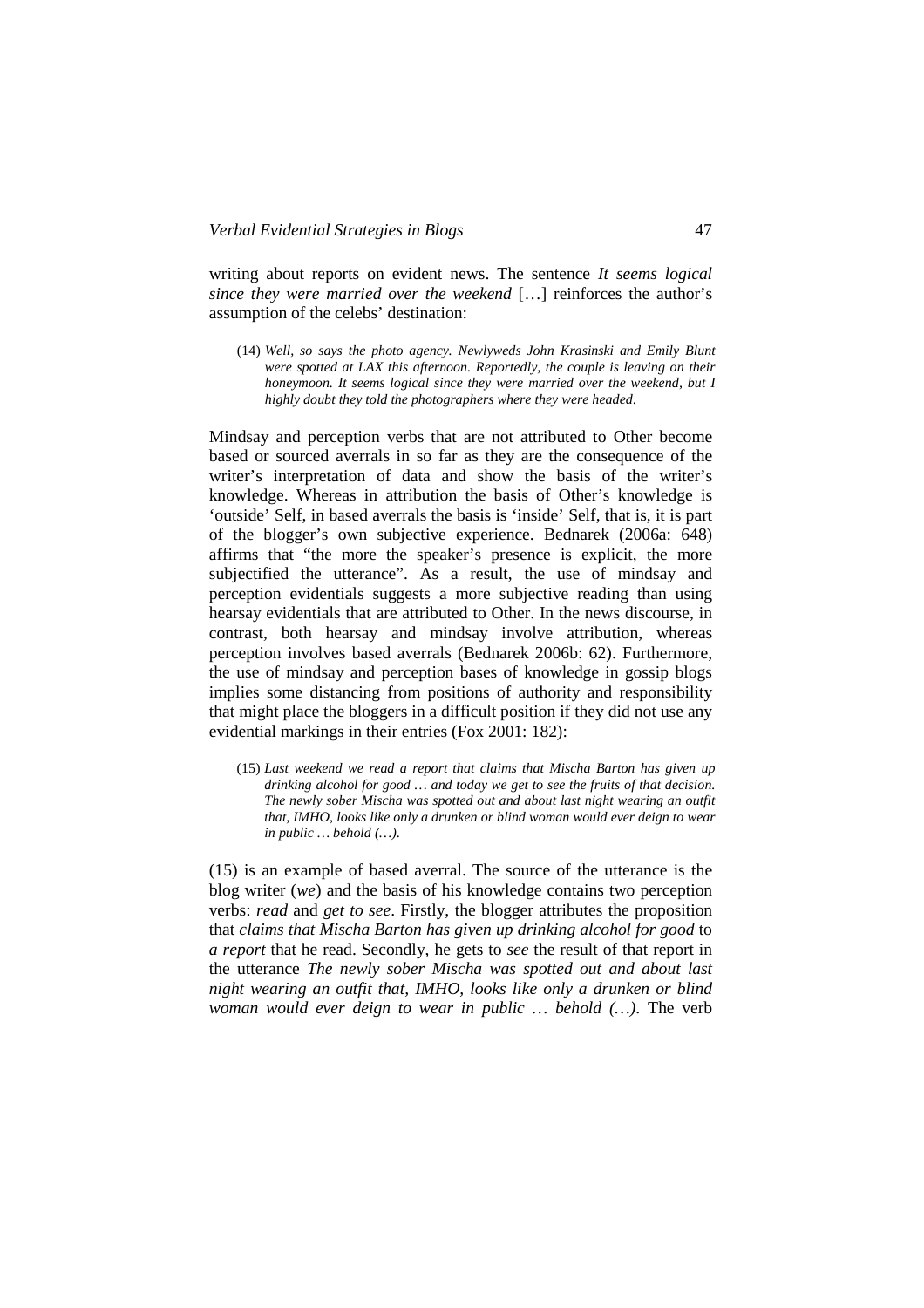*spotted out* used in the passive indicates that an unknown source saw Mischa, whereas it is the blogger himself who thinks that the actress *looks like only a drunken or blind woman would ever deign to wear in public*. The use of the perception verb *looks like* to describe the actress's attire suggests some distance from the writer's authority as regards to a possible lack of confidence. Irony is used in the last sentence that indicates that he is not sure about the celeb's recovery. The ironic meaning is reflected by the phrase *the newly sober Mischa* and the use of the acronym *IMHO* standing for "in my honest opinion". The inclusion of acronyms is common in this blogging practice as a convention typical of spoken registers which, together with verbal techniques like the use of the personal pronoun *we* and the rhetorical question, bring to mind everyday language in an attempt to create communion with the readers (West-Brown 2008: 321).

The blogger's negative opinion about Mischa Barton's appearance is in agreement with the idea that that the gossip blogger can damage the perfectly constructed image that the entertainment industry tries to preserve carefully. What is more, when the writer uses sarcastic and vicious discourse, this blogging practice offers an opportunity to debate facets of a celebrity's behaviour, way of life and appearance (Fairclough 2008: 1-3). In this respect, bloggers are autonomous when they are compared with other entertainment-media outlets in that they are not interested in promoting the professional projects of a star, but in the rumour that surrounds his/her private life. Their unauthorised access to celebrities threatens the controlled construction of the star image while increasing his/her visibility to a growing audience (Meyers 2012: 1028- 29).

## *4. Conclusion*

In this paper I have sought to show the verbal evidential strategies favoured by celebrity gossip bloggers. In contrast to other "more serious" practices like tabloid journalism and gossip magazines, where the writers supposedly have the time and the opportunity to check their sources, the bloggers do feel the pressure of immediacy. Thus these writers do not always specify their bases of knowledge and trust on an army of questionable sources in an attempt to show the most notorious and newest news. The exercise of gossip blogging that is related to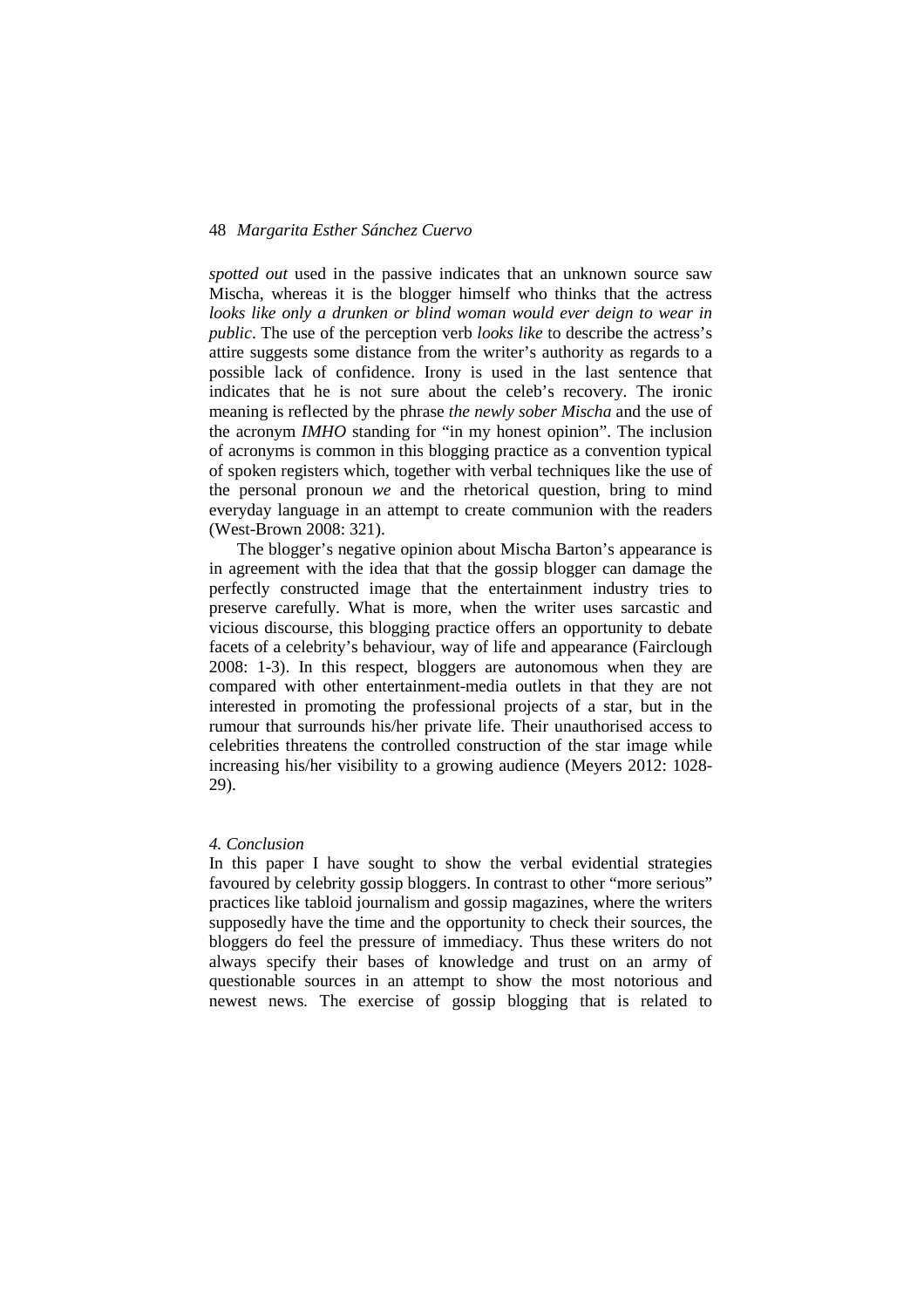commentary and not serious journalism prompts a type of evidential marker that does not necessarily reflect the bloggers' actual certainty.

My results reflect the inclusion of three main categories of verbal evidential occurrences that reflect how the bloggers receive the information: (1) hearsay verbs, which show three different types of sources attributed to Other: undetermined sources whose origin is never specified, sources that inform gossip printed or online publications, and internet sites and gossip blogs as providers of the news. I have also referred to (2) mindsay and (3) perception verbs that are averred by Self. These evidential expressions obey to the bloggers' wish to inform and further comment on the news so that the readers may be eager to answer back after reading a blog entry. Their continuous updates often make the readers check the blogs several times a day so the bloggers feel the obligation to satisfy their readership with the latest gossip. Thus the celebrity blogs occupy a very important place within celebrity culture to the detriment perhaps of other more traditional printed tabloids and magazines (Meyers 2012: 1032).

In addition, the verbal evidential strategies used in this new media discourse are used for the rhetorical purpose of engaging the audience with the gossip commentary and opinions about celebs rather than the simple and more objective report of news. For this reason, argumentative devices such as the figures of communion entail a fundamental aspect of this blogging practice. The bloggers introduce techniques like the rhetorical question, the enallage of a person and the acronyms in order to gain the adherence of the audience and increase its number (Sánchez-Cuervo 2013: 337-342).

Further research may consider the study of the other elements of EP with regard to celebrity gossip blogs, especially those elements concerning the certainty of knowledge that is connected to the realm of modality and its relationship to evidentiality (Alonso-Almeida forthcoming; Alonso-Almeida and Cruz-García 2011; Cornillie 2009; De Haan 1999; Marín-Arrese 2007, 2009; Nuyts 2001; Plungian 2001). Similarly, some investigations could be conducted as to the study of evaluation and the semantic domain of appraisal in this discursive practice (Martin & White 2005).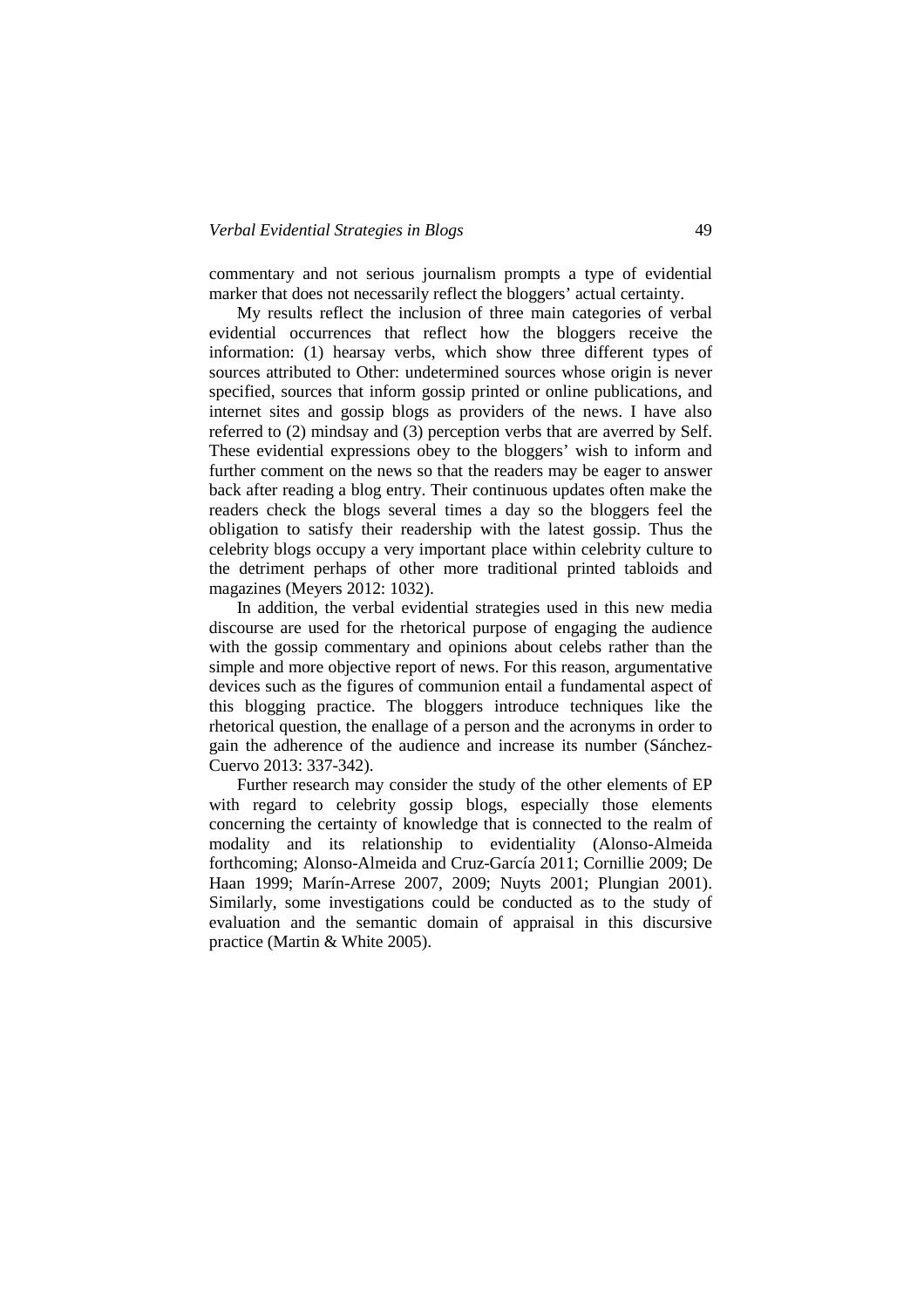#### *References*

Aikhenvald, A. Y. 2004. *Evidentiality*. Oxford: Oxford University Press.

- Alonso-Almeida, F. "Propositional Epistemic and Evidential Strategies in Spanish and English Texts on Computing." Eds. J. R. Zamorano-Mansilla, C. Maíz, E. Domínguez and M. V. Martín de la Rosa. *Thinking Modally: English and Contrastive Studies in Modality*. Castle upon Tyne: Cambridge Scholars. Forthcoming.
- Alonso-Almeida, F. and L. Cruz-García. 2011. "The Value of *May* as an Evidential and Epistemic Marker in English Medical Abstracts." *Studia Anglica Posnaniensia* 46.3: 59-73.
- Anderson, L. B. 1986. "Evidentials, Paths of Change and Mental Maps: Typologically Regular Asymmetries." Eds. W. Chafe and J. Nichols. *Evidentiality: The Linguistic Coding of Epistemology*. Norwood, NJ: Abblex Publishing Corporation. 273-312.
- Bednarek, M. 2006a. "Epistemological Positioning and Evidentiality in English News Discourse: A Text-driven Approach." *Text & Talk* 26.6: 635-660.
- Bednarek, M. 2006b. *Evaluation in Media Discourse: Analysis of a Newspaper Corpus*. London: Continuum.
- Carretero, M. 2004. "The Role of Evidentiality and Epistemic Modality in Three English Spoken Texts from Legal Proceedings." Ed. J. I. Marín-Arrese. *Perspectives on Evidentiality and Epistemic Modality*. Madrid: Editorial Complutense. 25-62.
- Chafe, W. 1986. "Evidentiality in English Conversation and Academic Writing." Eds. W. Chafe and J. Nichols. *Evidentiality: The Linguistic Coding of Epistemology*. Norwood, NJ: Abblex. 261-272
- Cornillie, B. 2009. "Evidentiality and Epistemic Modality. On the Close Relationship Between Two Different Categories." *Functions of Language* 16.1: 44-62.
- De Haan, F. 1999. "Evidentiality and Epistemic Modality: Setting Boundaries." *Southwest Journal of Linguistics*, *18*, 83–101.
- Fairclough, K. 2008. "Fame is a Losing Game. Celebrity Gossip Blogging, Bitch Culture and Postfeminism." *Genders Journal* 48. (http://www.genders.org/g48/g48\_fairclough.html) (09-04-13).
- Fitneva, S. A. 2001. "Epistemic Marking and Reliability Judgements: Evidence from Bulgarian." *Journal of Pragmatics* 33: 401-420.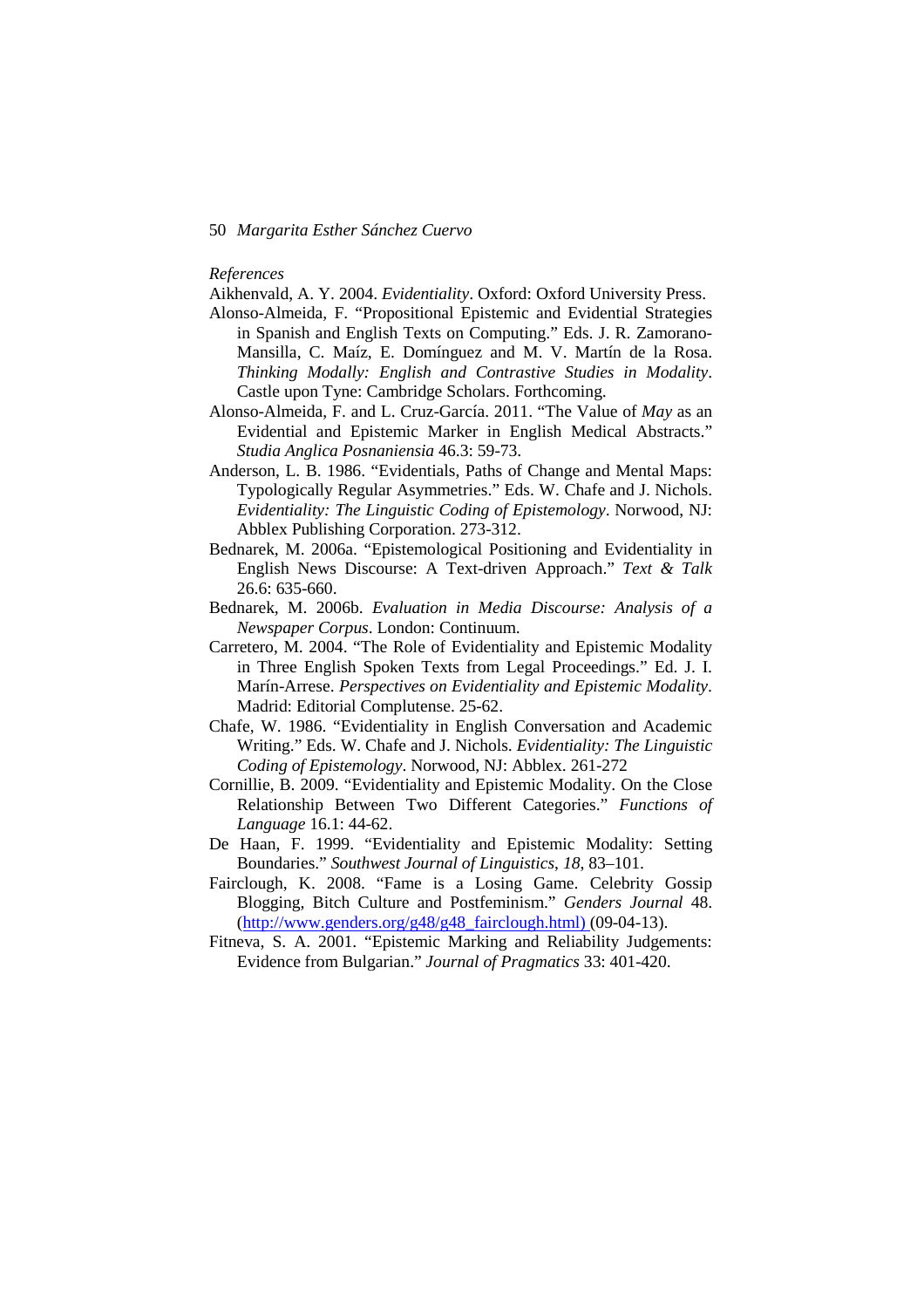- Fox, B. A. 2001. "Evidentiality: Authority, Responsibility, and Entitlement in English Conversation." *Journal of Linguistic Anthropology* 11.2: 167-192.
- Graff, R. and W. Winn. 2006. "Presencing 'Communion' in Chaïm Perelman's *New Rhetoric*." *Philosophy and Rhetoric* 39.1: 45-71.
- Graff, R. and W. Winn. 2011. "Kenneth Burke's 'Identification' and Chaïm Perelman and Lucie Olbrechts-Tyteca's 'Communion': A Case of Convergent Evolution?" Ed. J.T. Cage. *The Promise of Reason. Studies in The New Rhetoric*. Carbondale and Edwardsville: Southern Illinois University Press. 103-133
- Grossmann, F. and F. Wirth. 2007. "Marking Evidentiality in Scientific Papers: The Case of Expectation Markers." Ed. K. Flottum. *Language and Discipline Perspectives on Academic Discourse*. Newcastle, UK: Cambridge Scholars Publishing. 202-218.
- Hunston, S. 2000. "Evaluation and the Planes of Discourse: Status and Value in Persuasive Texts." Eds. S. Hunston and G. Thomson. *Evaluation in Text: Authorial Stance and the Construction of Discourse*. Oxford: Oxford University Press. 176-207.
- Marín-Arrese, J. I. 2007. "Commitment and Subjectivity in the Discourse of Opinion Columns and Leading Articles." *RAEL-Revista Electrónica de Lingüística Aplicada*. *Special Issue: Different Approaches to Newspaper Opinion Discourse* 1: 82-98.
- Marín-Arrese, J. I. 2009. "Effective vs. Epistemic Stance, and Subjectivity/ Intersubjectivity in Political Discourse. A Case Study." Eds. A. Tsangalidis and R. Facchinetti. *Studies on English Modality. In honour of Frank R. Palmer*. In the series: *Linguistic Insights, Studies in Language and Communication,* Vol. 111. Berlin: Peter Lang. 23-52.
- Martin, J. R. and P. R. R. White. 2005. *The Language of Evaluation. Appraisal in English*. Houndmills, Basingstoke, Hampshire: Palgrave Macmillan.
- McNamara, K. 2011. "The Paparazzi Industry and New Media: The Evolving Production and Consumption of Celebrity News and Gossip Websites." *International Journal of Cultural Studies* 14.5: 515-530.
- Meyers, E. A. 2012. "'Blogs Give Regular People the Chance to Talk Back': Rethinking 'Professional' Media Hierarchies in New Media." *New Media & Society* 14.6: 1022-1038.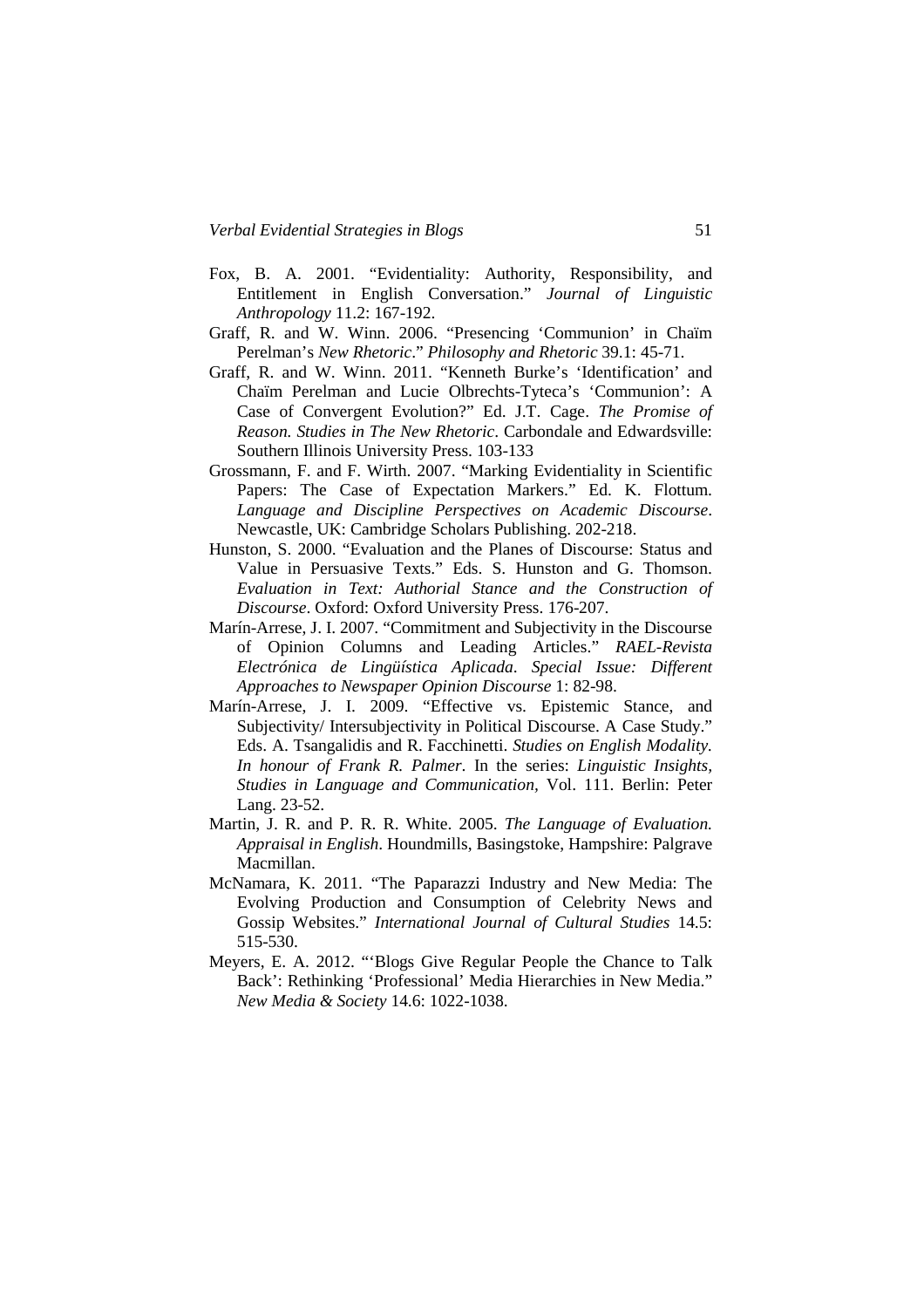- Miller, C. and D. Shepherd. 2004. "Blogging As Social Action: A Genre Analysis of the Weblog." Eds. L. Gurak, S. Antonijevic, L. Johnson, C. Ratliff, and J. Reyman. *Into the Blogosphere: Rhetoric, Community and the Culture of Weblogs*. Minneapolis: University of Minnesota Press. (http://blog.lib.umn.edu/blogosphere/blogging\_as\_ social action a genre analysis of the weblog.html) (09-04-13).
- Mithun, M. 1986. "Evidential Diachrony in Northern Iroquoian." Eds. W. Chafe and J. Nichols. *Evidentiality: The Linguistic Coding of Epistemology*. Norwood, NJ: Abblex Publishing Corporation. 89- 112.
- Nuyts, J. 2001. *Epistemic Modality, Language, and Conceptualization: A Cognitive-Pragmatic Perspective*. Amsterdam: Benjamins.
- Perelman, Ch. and L. Olbrechts-Tyteca. 1969. *The New Rhetoric. A Treatise on Argumentation*, trans. John Wilkinson and Purcell Weaver. Notre Dame, IN: University of Notre Dame Press.
- Petersen, A. 2007. "Celebrity Juice, not from Concentrate: Perez Hilton, Gossip Blogs, and the New Star Production." *Jump Cut. A Review of Contemporary Media* 47. (http://www.ejumpcut.org/archive/jc49. 2007/PerezHilton/index.html) (09-04-13).
- Plungian, V. 2001. "The Place of Evidentiality Within the Universal Grammatical Space." *Journal of Pragmatics* 33: 349-357.
- Rooryck, J. 2001. "State-of-the-article." Evidentiality (part 1). *Glot International* 5.4: 125-133.
- Sánchez-Cuervo, M. E. 2013. "'OMG. You Ready?': Rhetorical Argumentation in Celebrity Gossip Blogs." Eds. H. van Belle, P. Gillaerts, B. van Gorp, D. van de Mieroop and K. Rutten. *Verbal and Visual Rhetoric in a Media World*. Amsterdam: Leiden University Press. 329-345.
- Solove, D. J. 2007. *The Future of Reputation. Gossip, Rumor and the Privacy of the Internet*. New Haven and London: London University Press.
- West-Brown, D. 2008. "Paris Hilton, Brenda Frazier, Blogs, and the Proliferation of Celebu-." *American Speech* 83.3: 312-325.
- Willet, T. 1988. "A Cross-linguistic Survey of Grammaticalization of Evidentiality." *Studies in Language* 12: 51-97.